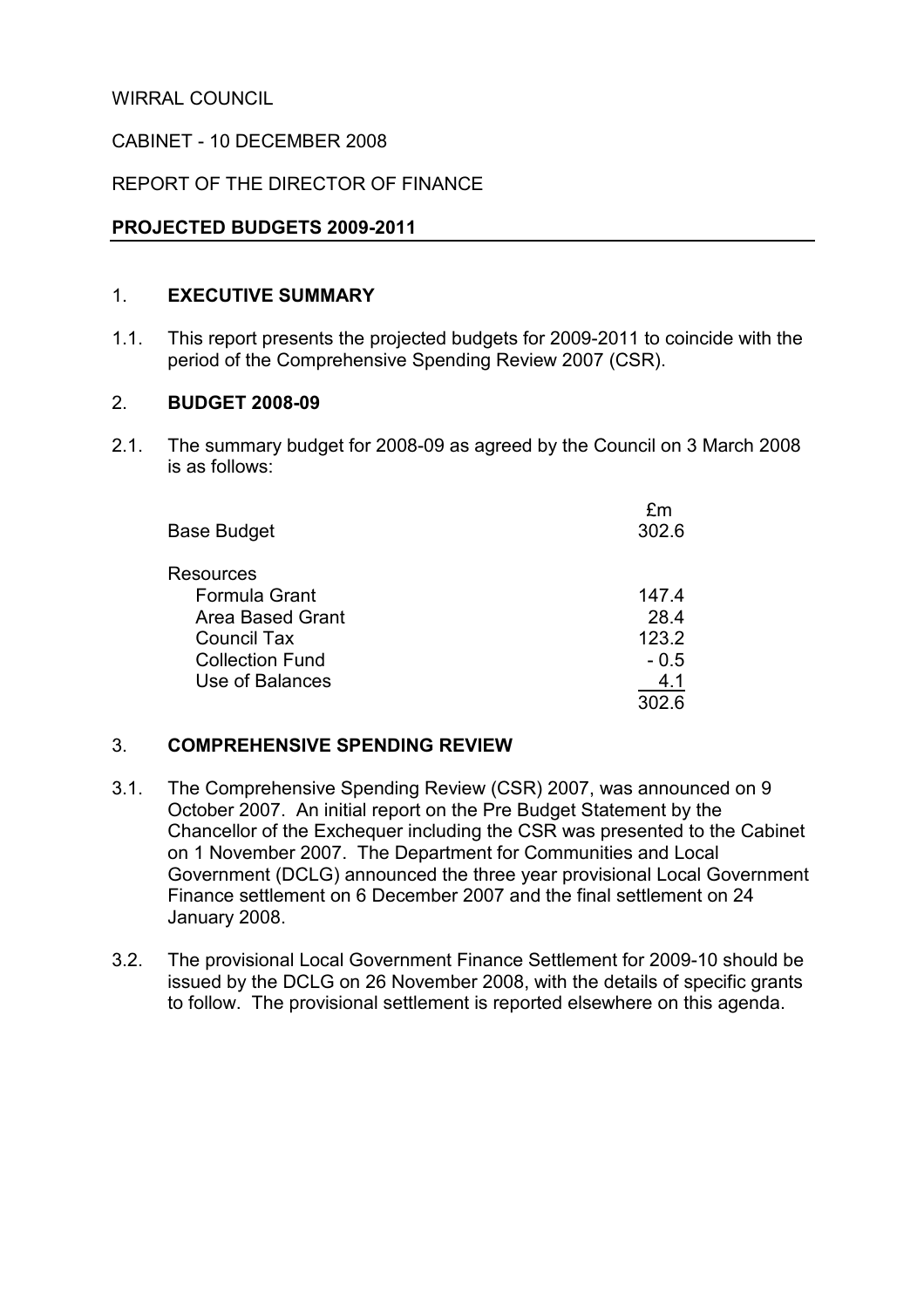## 4. VARIATIONS IDENTIFIED FOR 2009-2011

- 4.1. Inflation –Provision is included for pay and prices at 2% and for income at 3% for 2009-2011.
- 4.2. Capital Financing Cabinet on 12 December 2007 agreed the capital programme for 2008-2011 at an additional financing cost.
- 4.3. Highways Maintenance provision is included for the transfer of highways expenditure of £2.2m to the revenue budget from the capital budget.
- 4.4. Waste Disposal The waste disposal levy is projected to increase by 15.4% per annum.
- 4.5. Pension Fund The Pension Fund has been actuarially revalued as at 31 March 2007. The phased implementation of the revised contribution rates over three years was agreed by the Cabinet on 12 December 2007.
- 4.6. Merseytravel The Merseytravel levy is projected to increase by 4% per annum.
- 4.7. Invest to Save Schemes The Cabinet has agreed a number of invest to save schemes which will reduce expenditure by £0.8m in 2009-10 and by a further £0.4m in 2010-11.
- 4.8. Private Finance Initiative Increase in PFI payments of £0.4m in 2009-10 and a further £1m in 2010-11 as the PFI reserve reduces.
- 4.9. Benefits Subsidy The Department for Work and Pensions has announced that benefits subsidy will be reduced by 3% per annum in real terms, 5% per annum in cash for certain elements of the subsidy, a reduction of £0.7m per annum.
- 4.10 Local Area Agreement Options for the use of the Reward Grant, the revenue element of which is estimated at £1.9m for each of 2009-10 and 2010-11 will be discussed by the LAA Board on 19 November 2008.
- 4.11. Energy The increased cost of fuel and energy has been estimated at £9m in 2009-10 as reported to Cabinet on 9 July 2008.
- 4.12. Foster Care Fees Cabinet on 4 September 2008 agreed to an increase in foster care payments of £0.5m for 2009-10.
- 4.13. Other Unavoidable Growth A number of relatively minor items of unavoidable growth of less than £0.2m will arise. These should total less than £1m.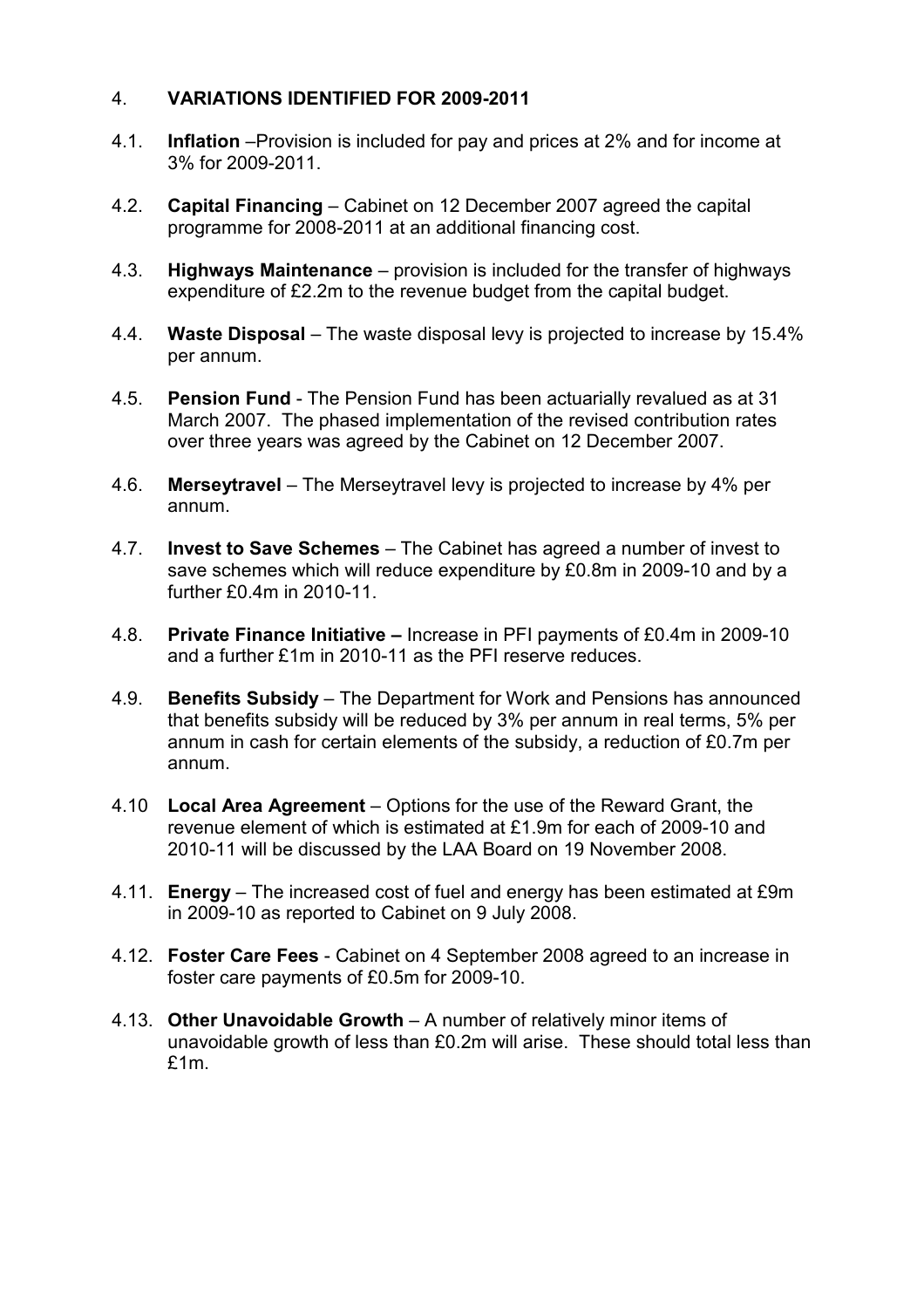## 5. OTHER DEVELOPMENTS

- 5.1. There are a number of other developments which are likely to impact on the financial position of the Authority over the period 2009 to 2011. The impact of these issues will be reported to the Cabinet as and when they are resolved. Some of the potentially most important issues are:-
	- (a) Implementation of Local Housing Allowance from 1 April 2008 which was reported to Cabinet on 12 December 2007.
	- (b) Revised Local Government Pension Scheme introduced from 1 April 2008.
	- (c) Review of the calculation of the Minimum Revenue Provision which was reported to Cabinet on 16 April 2008.
	- (d) Review of the Local Authority Business Growth Incentive Scheme. A consultation paper on a revised scheme to commence in 2009 was reported to the Cabinet on 29 November 2007. A further consultation paper has been received which if implemented could result in a grant of £0.2m in 2009-10 and £0.5m in 2010-11.
	- (e) Replacement of Planning Delivery Grant with the Housing and Planning Delivery Grant which was reported to Cabinet on 25 September 2008.
	- (f) Review of Supporting People Grant to be undertaken in 2009 with the grant to be absorbed into the Area Based Grant from 2009-10.
	- (g) A Bill has been introduced to implement supplementary business rates following the White Paper which was reported to Cabinet on 29 November 2007.
	- (h) Review of the Area Cost Adjustment.
	- (i) Review of the population statistics to include the effects of recent migration, which was reported to the Cabinet on 16 April 2008.
	- (j) Review of the funding of social care with proposals to be released in 2009.
	- (k) Transfer from the PCT of responsibility for the commissioning of social care for adults with learning disabilities from 2009-10. Agreement with the PCT on the scale of the transfer had to be reached by 1 December 2008. The PCT has reported that the transfer should be £6m.
	- (l) Transfer of the responsibilities of the Learning and Skills Council to Local Authorities from 2010.
	- (m) Introduction of the Community Infrastructure Levy from 2009.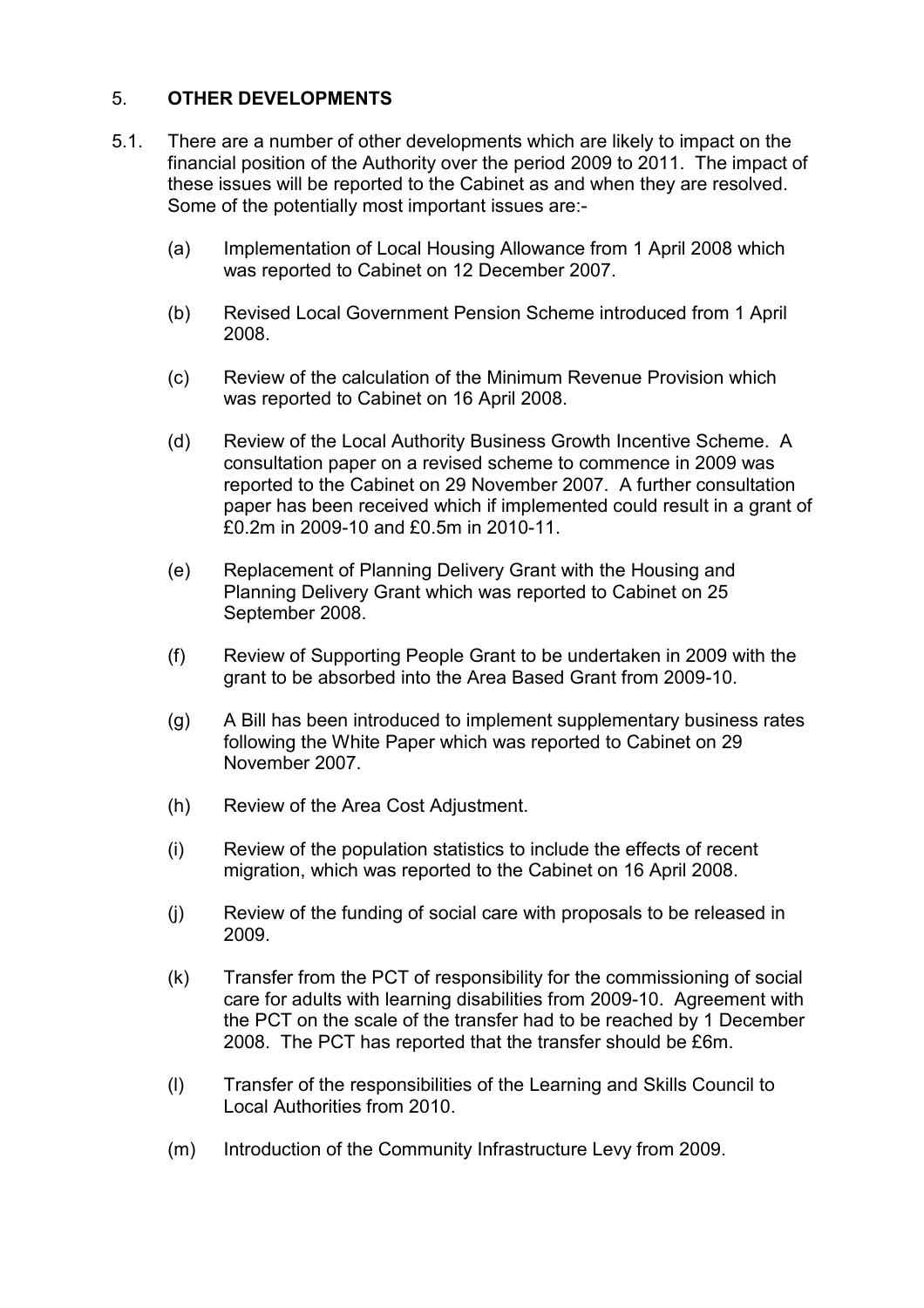- (n) Implementation of International Financial Reporting Standards from 2010 which will increase leasing costs.
- 5.2. Many of these developments could impact on the grants receivable for 2009- 2011. The grants announced by the DCLG as part of the three year financial settlement are only indicative.

## 6. BALANCES

- 6.1. The balances for 2008-09 have been set at £5m but the Audit Commission has restated its view that balances should be a minimum of 2% of the net revenue budget which for Wirral would be £6m.
- 6.2. The financial out-turn for 2007-08 was reported to Cabinet on 26 June 2008 indicating a net underspending fo £1.6m, and additional late grant notifications totalling £0.6m.
- 6.3. Increased energy and fuel costs for 2008-09 estimated to total £3.5m were reported to Cabinet on 9 July 2008.
- 6.4. The Insurance Fund annual report was presented to Cabinet on 9 July 2008 incorporating a transfer of £3.0m from the Insurance Fund to the General Fund.
- 6.5. The receipt of additional Local Authority Business Growth Incentive grant totalling £1.3m was reported to Cabinet on 23 July 2008.
- 6.6. Cabinet on 4 September 2008 agreed a projected overspending of £3.5m in 2008-09 on Adult Social Services, of which £0.8m will continue into 2009-10. Cabinet on 16 October 2008 agreed to bring forward the closure of Feltree House thus reducing the projected overspending in 2008-09 by £0.2m and in 2009-10 by £0.5m.
- 6.7. There is a projected overspending of £0.8m on Regeneration which has been reported as part of the quarterly financial and performance monitoring report.
- 6.8. Following the Audit of the Accounts for 2007-08 the capitalisation of highways improvements has been reduced from £3.7m to £1.5m in 2008-09 as reported to Cabinet on 16 October 2008.
- 6.9. Cabinet on 6 November 2008 agreed to fund the following improvement teams from the Efficiency Investment Budget in 2008-09.

|                                      | £000  |
|--------------------------------------|-------|
| <b>Procurement and Creditors</b>     | 1.022 |
| Change                               | 635   |
| <b>Customer Services Development</b> | 183   |
| <b>Adult Social Services Reform</b>  | 360   |
|                                      | 2.200 |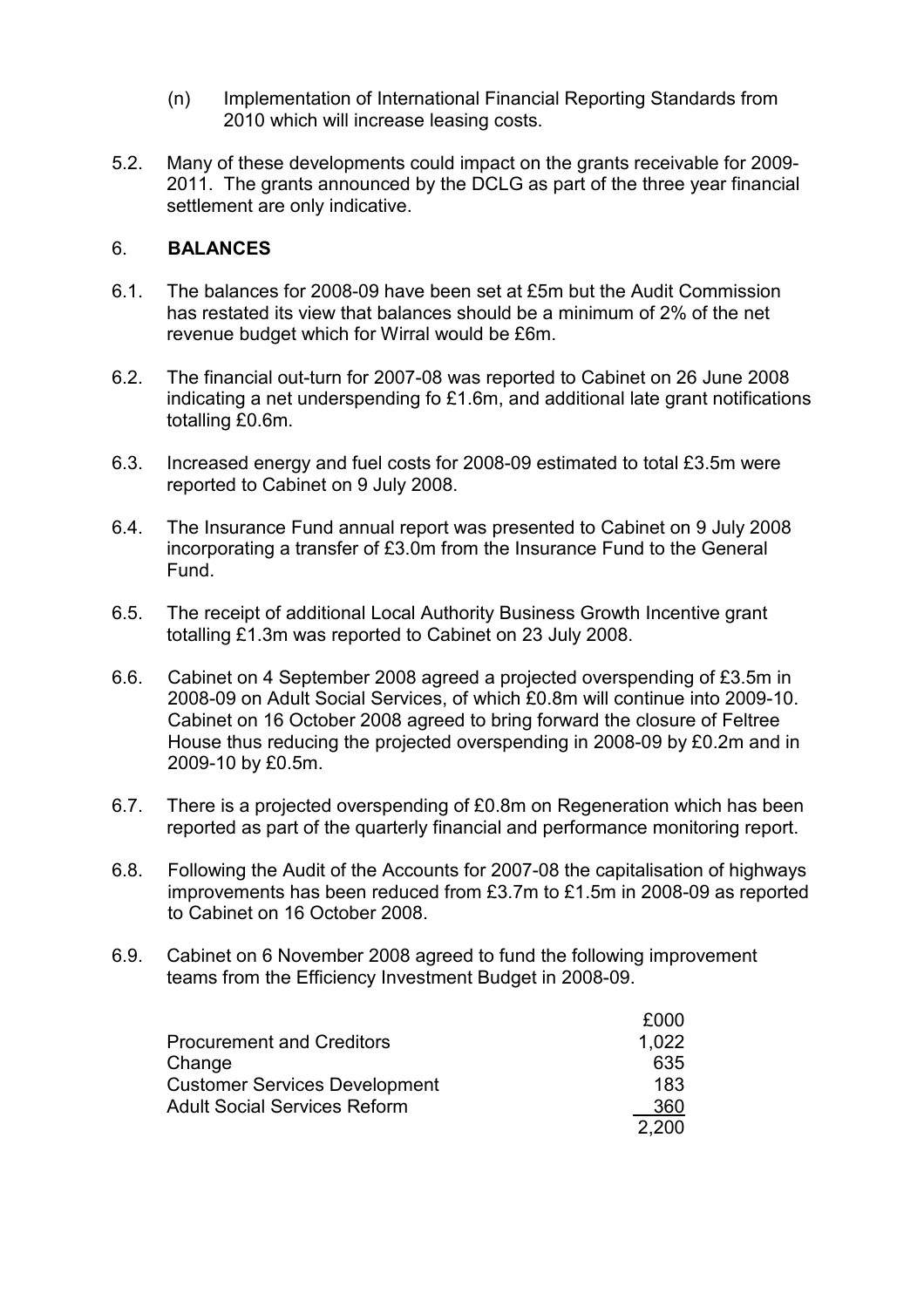In 2009-10 the cost of the Adult Social Services Reform Team will increase to £518,000. Funding of these teams from the Efficiency Investment Budget will allow the original funding to be added to balances.

| Balances as at 1 April 2008  | 5.0    |
|------------------------------|--------|
|                              |        |
| Out-turn 2007-08             | 1.6    |
| <b>Additional Grants</b>     | 0.6    |
| Insurance Fund               | 3.0    |
| <b>Energy and Fuel</b>       | $-3.5$ |
| <b>LABGI</b>                 | 1.3    |
| <b>Adult Social Services</b> | $-3.3$ |
| Regeneration                 | $-0.8$ |
| <b>Highways Improvements</b> | $-2.0$ |
| <b>Improvement Teams</b>     | 2.2    |
|                              | 4.1    |

## 7. EFFICIENCY REQUIREMENTS

- 7.1. The gap between projected expenditure and anticipated resources will need to be bridged by a combination of savings and/or increased Council Tax.
- 7.2. Cabinet on 13 March 2008 agreed the following efficiency targets for 2009-11 but reserved the right to vary these targets during the year.

| <b>Department</b>                | <b>Target</b><br>2009-10 | <b>Target</b><br>2010-11 |
|----------------------------------|--------------------------|--------------------------|
|                                  | £000                     | £000                     |
| <b>Adult Social Services</b>     | 4,620                    | 3,780                    |
| <b>Children and Young People</b> | 2,350                    | 1,920                    |
| <b>Corporate Services</b>        | 710                      | 580                      |
| Finance                          | 740                      | 600                      |
| Regeneration                     | 3,060                    | 2,500                    |
| <b>Technical Services</b>        | 1,620                    | 1,320                    |
|                                  | 13,100                   | 10,700                   |

- 7.3. The efficiencies agreed in preparing the budget for 2008-09 included £0.9m in Adult Social Services which will become effective from 2009-10.
- 7.4. Cabinet on 9 July 2008 agreed an invest to save scheme in energy conservation involving capital expenditure of £355,500 to produce annual revenue savings of £89,300. This is the only invest to save scheme which has been proposed during 2008-09.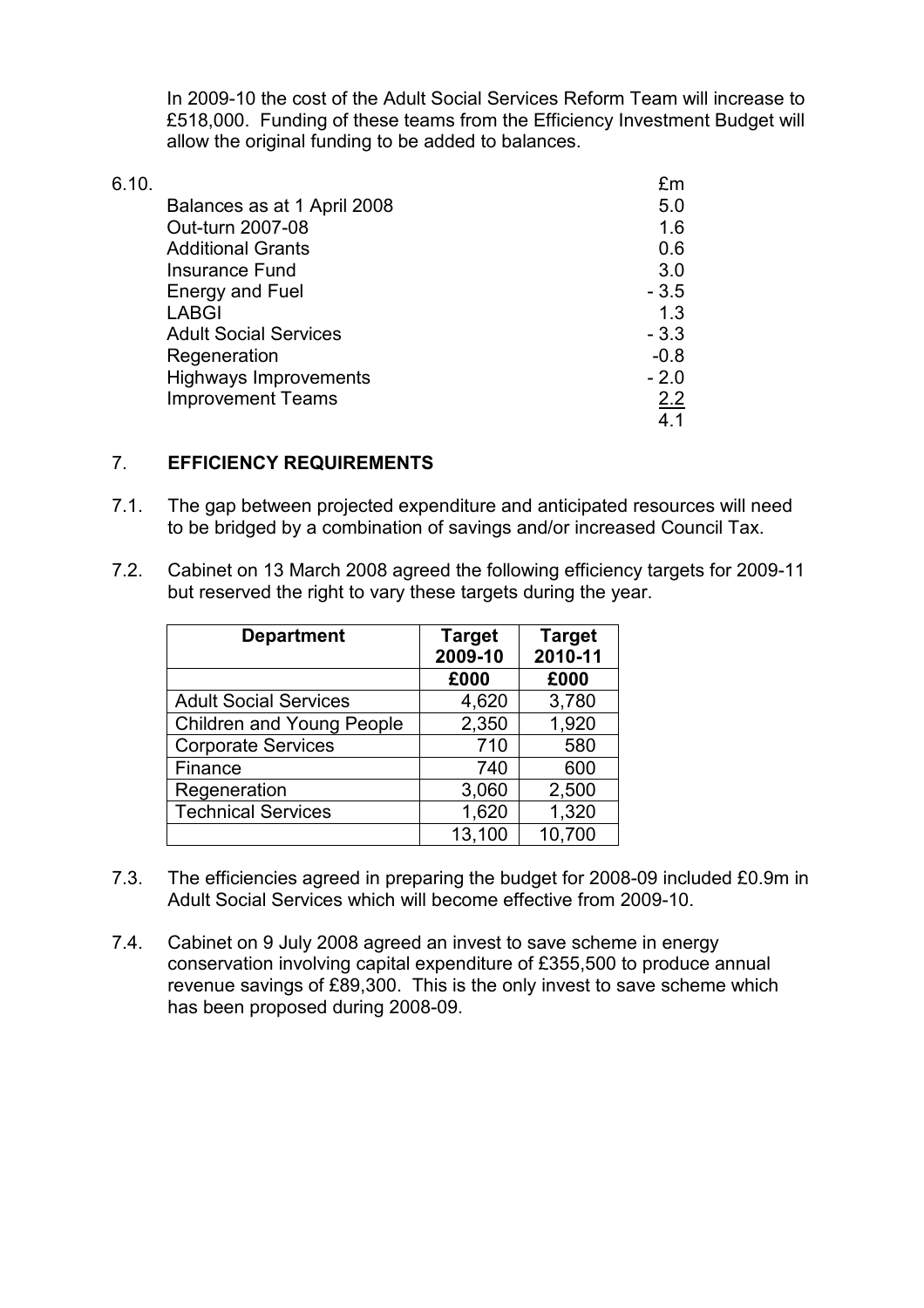7.5. Cabinet on 16 October 2008 agreed a number of efficiencies:-

| O 7 |
|-----|
| 05  |
| 0 6 |
| 05  |
| 0.6 |
| っぺ  |
|     |

7.6 Cabinet on 6 November 2008 agreed a number of efficiencies:-

|                                        | fm         |
|----------------------------------------|------------|
| Supported Living                       | 1 በ        |
| <b>Reform Care Grant</b>               | 15         |
| <b>Corporate Procurement Contracts</b> | 15         |
| <b>General Efficiencies</b>            | <u>0.5</u> |
|                                        | 45         |

- 7.7. Cabinet on 27 November 2008 was presented with efficiency proposals totalling £1.1m.
- 7.8. I am assuming an annual Council Tax increase of 4%.
- 7.9. The CSR states that the Council Tax capping limit will remain at 5%.

## 8. FINANCIAL IMPLICATIONS

8.1. The projected budgets for 2009 to 2011 are compiled from the base budget for 2008-09 approved by Council on 3 March 2008, the Medium Term Financial Strategy 2009-2012 agreed by the Cabinet on 23 July 2008, and updated for the issues outlined in this report. The projected budgets are shown in the Appendix.

## 9. STAFFING IMPLICATIONS

9.1. There are none arising from this report.

## 10. EQUAL OPPORTUNITIES IMPLICATIONS

10.1. There are none arising form this report.

#### 11. HUMAN RIGHTS IMPLICATIONS

11.1. There are none arising from this report.

## 12. LOCAL AGENDA 21 IMPLICATIONS

- 12.1. There are none arising from this report.
- 13. COMMUNITY SAFETY IMPLICATIONS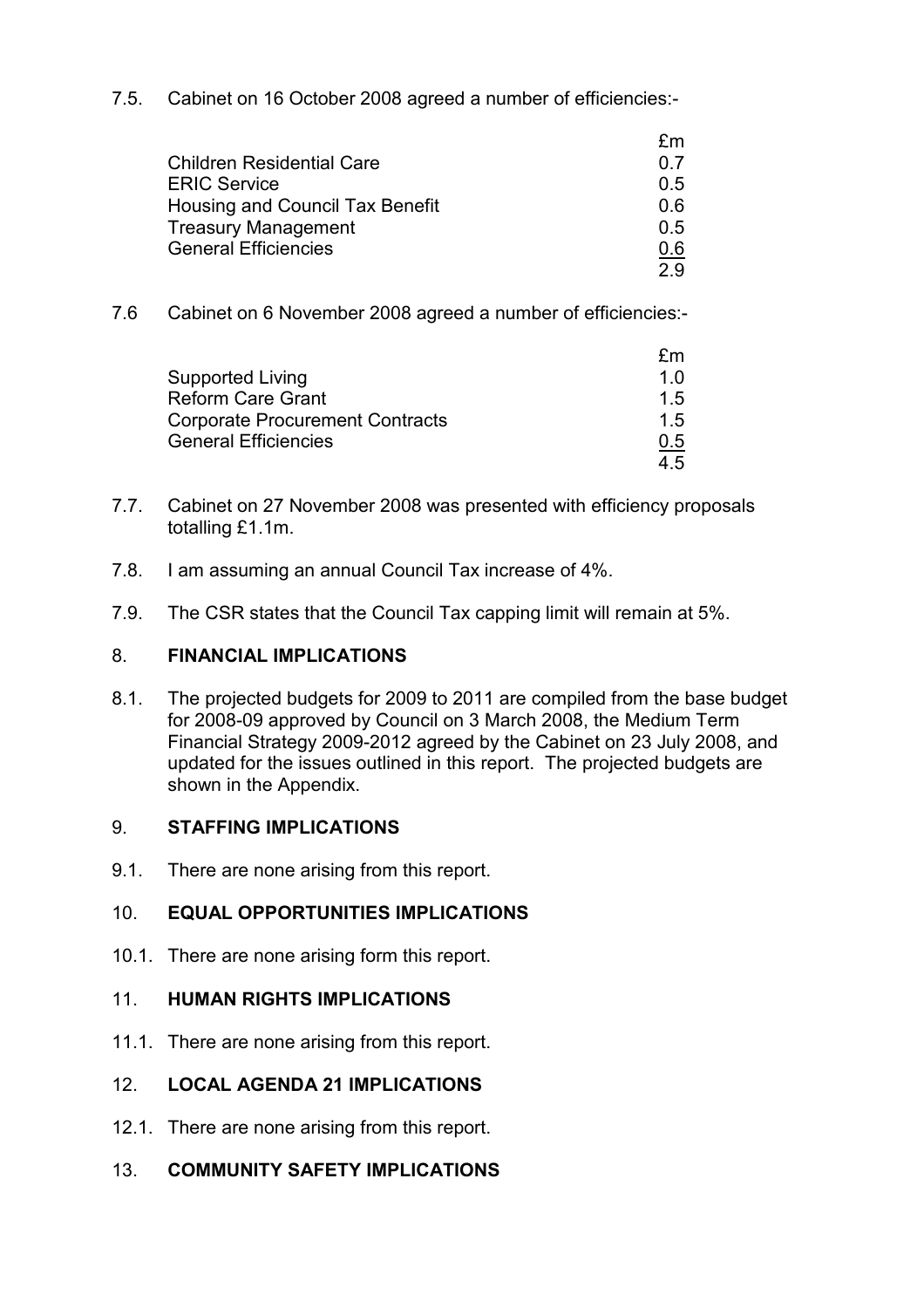13.1. There are none arising from this report.

## 14. PLANNING IMPLICATIONS

14.1. There are none arising from this report.

## 15. LOCAL MEMBER SUPPORT IMPLICATIONS

15.1. There are none arising from this report.

#### 16. BACKGROUND PAPERS

16.1. Comprehensive Spending Review – Treasury – October 2007 Medium Term Financial Strategy – 2009-2012 – July 2008 Formula Grant Settlement 2008-09 –DCLG – January 2008 Estimates 2008-09 – March 2008

## 17. RECOMMENDATION

17.1. That the projected budgets continue to be reported to the Cabinet in line with the agreed financial and performance management timetable.

> IAN COLEMAN DIRECTOR OF FINANCE

FNCE/285/08